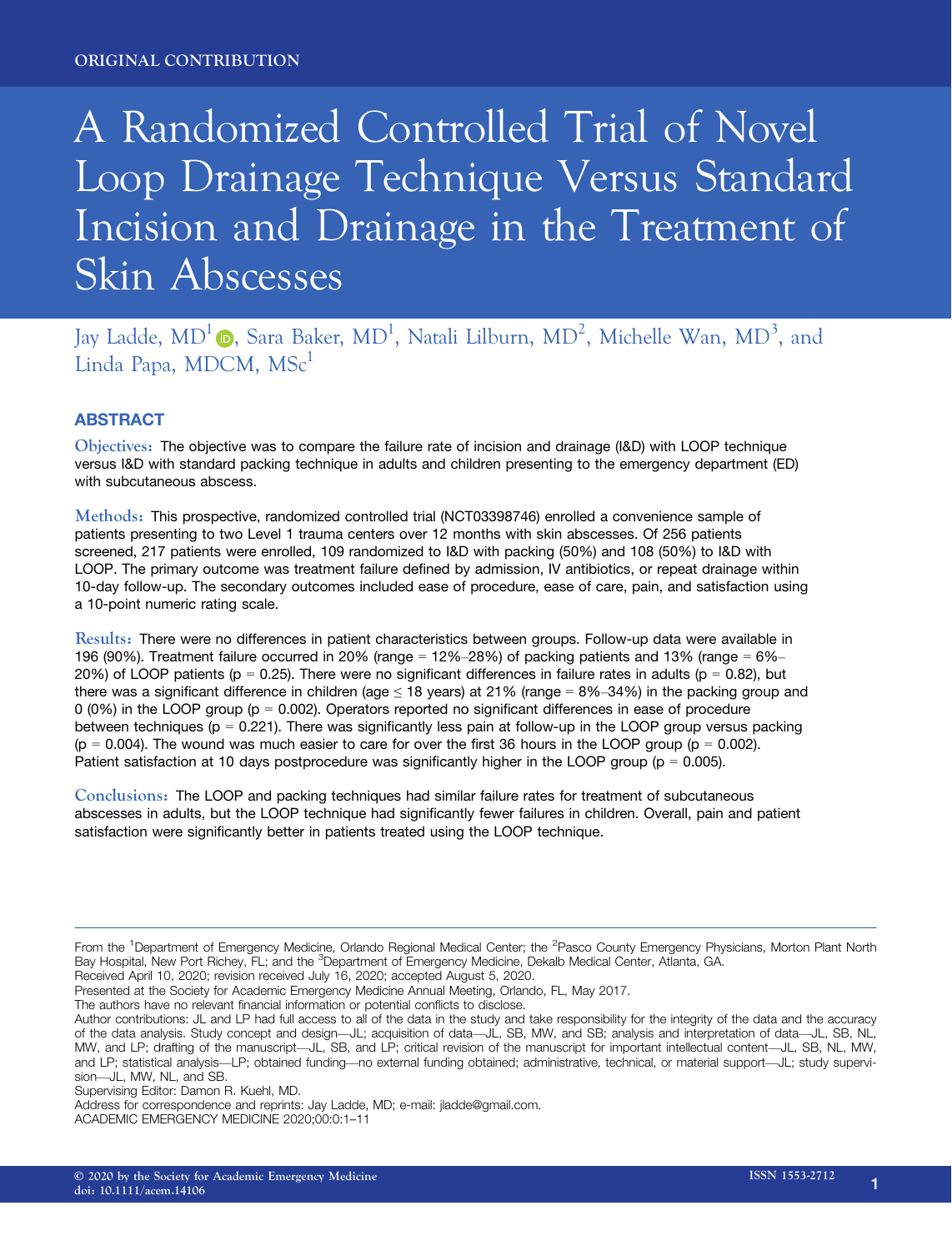# INTRODUCTION

## **Background**

 $\sum$  utaneous abscesses are commonly treated in the emergency department (ED). Incision and drainage (I&D) of these infections are performed over 1.4 million times per year in the United States.<sup>1,2</sup> While some form of I&D is clearly the standard of care, additional packing of the abscess cavity is controversial.<sup>3,4</sup> Treatment options for outpatient management of cutaneous abscesses include I&D with or without oral antibiotics, packing, or drains. Since communityacquired methicillin-resistant Staphylococcus aureus (ca-MRSA) has become a predominant causal pathogen in abscess development, increasing importance has been placed on both thorough I&D and appropriate antibiotic use.<sup>2,4</sup> Although antibiotics have traditionally been prescribed after I&D, evidence suggests that antibiotic use is of limited benefit for uncomplicated abscesses.2,5 Both ACEP's "Choosing Wisely Guidelines" and the Infectious Disease Society of America (IDSA) have previously recommended avoiding antibiotics in many circumstances. Increasingly, cutaneous abscesses are treated with I&D alone; effective technique is especially important. The LOOP technique, in which one or multiple vessel loops is placed in through the abscess cavity, is an alternative to traditional packing that still allows the abscess cavity to continue to drain.<sup>6-9</sup>

Most providers follow standard I&D with wound packing.<sup>2,4</sup> Traditionally, this is believed to prevent premature wound margins from closing and promote continued drainage, although evidence for this is limited, and recent investigations have questioned the necessity of packing.<sup>3,10</sup> Despite these and other investigations questioning the utility of packing or even the need to leave the wound open, most nonpacking approaches have been limited to small abscesses in uncomplicated patients or have required relatively large incisions to expose most of the length of the abscess cavity.<sup>4</sup> Furthermore, packing can be harmful: placement and maintenance of packing is painful for patients, who use more analgesia as a result.<sup>11</sup> Return visits to have packing replaced can be inconvenient for patients, and packing can prematurely dislodge from the abscess cavity. However, the vast majority of ED providers report that they routinely do proceed with packing after I&D likely due to concerns relating to early abscess closure, incision size, and abscess size.<sup>4</sup>

The LOOP technique offers an alternative to packing that does not require large incisions and can be used in small and large abscesses, preventing premature closure and promoting continued drainage in a manner similar to packing.<sup>6,11</sup> A vessel loop is placed into the abscess cavity through two small incisions after loculations are bluntly opened and the cavity is irrigated. The vessel loop is tied loosely and left in place for several days so that the wound can drain and then removed by cutting the vessel loop and gently retracting it from the wound (Figure 1). If the abscess is large, multiple vessel loops can be placed to span the entire abscess cavity. Vessel loops do not need to be changed or replaced. The use of the LOOP



Figure 1. LOOP technique for abscess.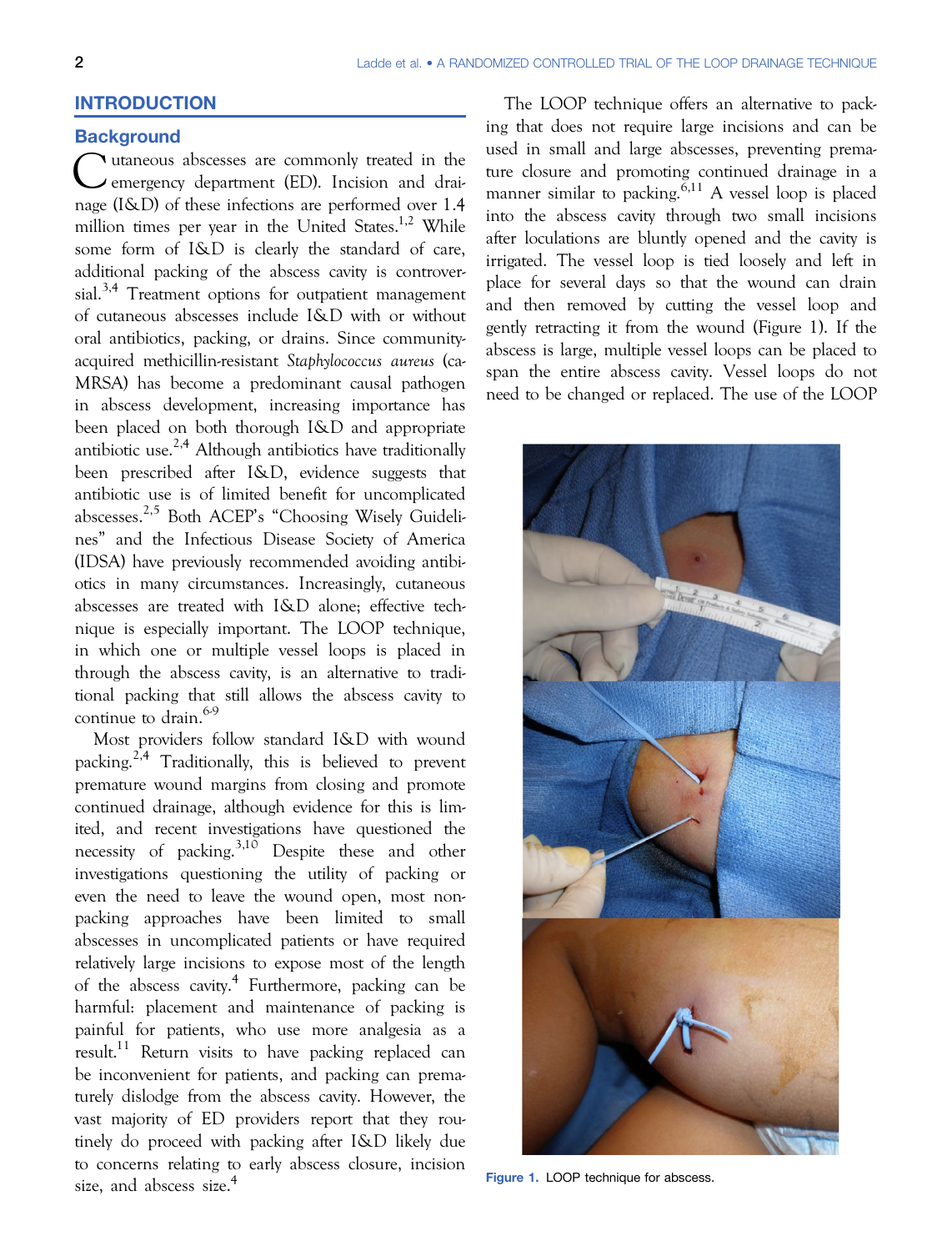technique by emergency physicians in a pediatric ED was first described by Ladde et al. $6$  in which failure rates were found to be 1% using the LOOP technique versus 11% using standard I&D. A small randomized trial on 46 patients showed that loop drainage technique was similar to standard I&D technique in abscess resolution and complications.<sup>8</sup> A meta-analysis published in 2018 concluded that the LOOP technique was associated with a lower failure rate than packing.11

#### Importance

Current investigations are limited by small sample sizes and predominantly retrospective study designs.<sup>11</sup> This study is addressing these limitations by comparing the failure rates of I&D utilizing the LOOP technique versus standard packing in both adults and children presenting to the ED with subcutaneous abscess.

## Goals of This Investigation

This investigation compares overall treatment failure rates in two groups of patients: I&D with LOOP technique versus I&D with packing in the management of subcutaneous skin abscesses in both adult and pediatric patients presenting to the ED. Also assessed are ease of procedure, pain, wound care, and satisfaction.

# **METHODS**

## Study Design and Setting

This was a prospective unblinded randomized clinical trial (Clinical Trials Registration ID NCT03398746) comparing the efficacy of the I&D with LOOP technique with I&D with packing for the treatment of subcutaneous abscesses in the ED. This study was approved by our institutional review board. Verbal and written consent was obtained from all patients or their legal guardians. This study was conducted from March 14, 2009, until April 10, 2010, in a Level 1 tertiary care adult trauma center with annual volume of 70,000 patients and a Level 1 tertiary care pediatric trauma center with an annual volume of 40,000 patients.

# Selection of Participants

A convenience sample of eligible patients based on when the research team was available was approached 7 days a week 24 hours a day. Patients of any age presenting to either ED with subcutaneous skin abscesses necessitating ED drainage were eligible for the study. Patients were excluded if the abscess was located on hand, foot, or face or if it required admission and/or operative intervention. After the treating emergency physician evaluated and determined that patient met study eligibility criteria based on these inclusion and exclusion criteria, a study investigator approached the patient and/or guardians to obtain written informed consent.

### Interventions and Measurements

After eligibility was confirmed and consent was obtained, personal data and characteristics of the abscess were gathered. Patients were assigned in a 1:1 ratio to either the LOOP or packing group via randomly coded envelopes in a blinded fashion. Numbered study packets were randomized using an online randomization tool and placed in a research bin in the ED. Researchers were instructed to take envelopes in sequential order. Study group assignments were not revealed to any member of the research team until after the patient was consented and the seal was broken.

The LOOP group underwent I&D as described in previous literature using a vessel tie  $loop.^6$ . The standard packing group was packed with sterile ribbon gauze. Both groups had procedural consents and skin preps per protocol. The treating physician used local anesthesia as needed in all adult and most pediatric patients. The treating physician was given full discretion on the use of sedation in the pediatric population. The utilization of antibiotics was solely at the discretion of the treating physician. These data were recorded along with presence of cellulitis which was measured as erythema beyond 2 cm from edge of palpated abscess. Patients had pain scores recorded using a 10-cm visual analog scale (VAS). Ten-centimeter VAS scores were also utilized to record treating physician's ease in doing procedure as well as follow-up pain scores and patient ease of care at 36 hours. Patients were all instructed to follow-up at 36 hours for reevaluation. They also had a live or phone follow-up at 10 days postprocedure. Those patients who did not return and could not be reached by phone were sent a registered letter with a follow-up form along with a self-addressed stamped envelope and instructions to call an investigator. Those patients who were never reached had a medical record review at 1 year after initial presentation.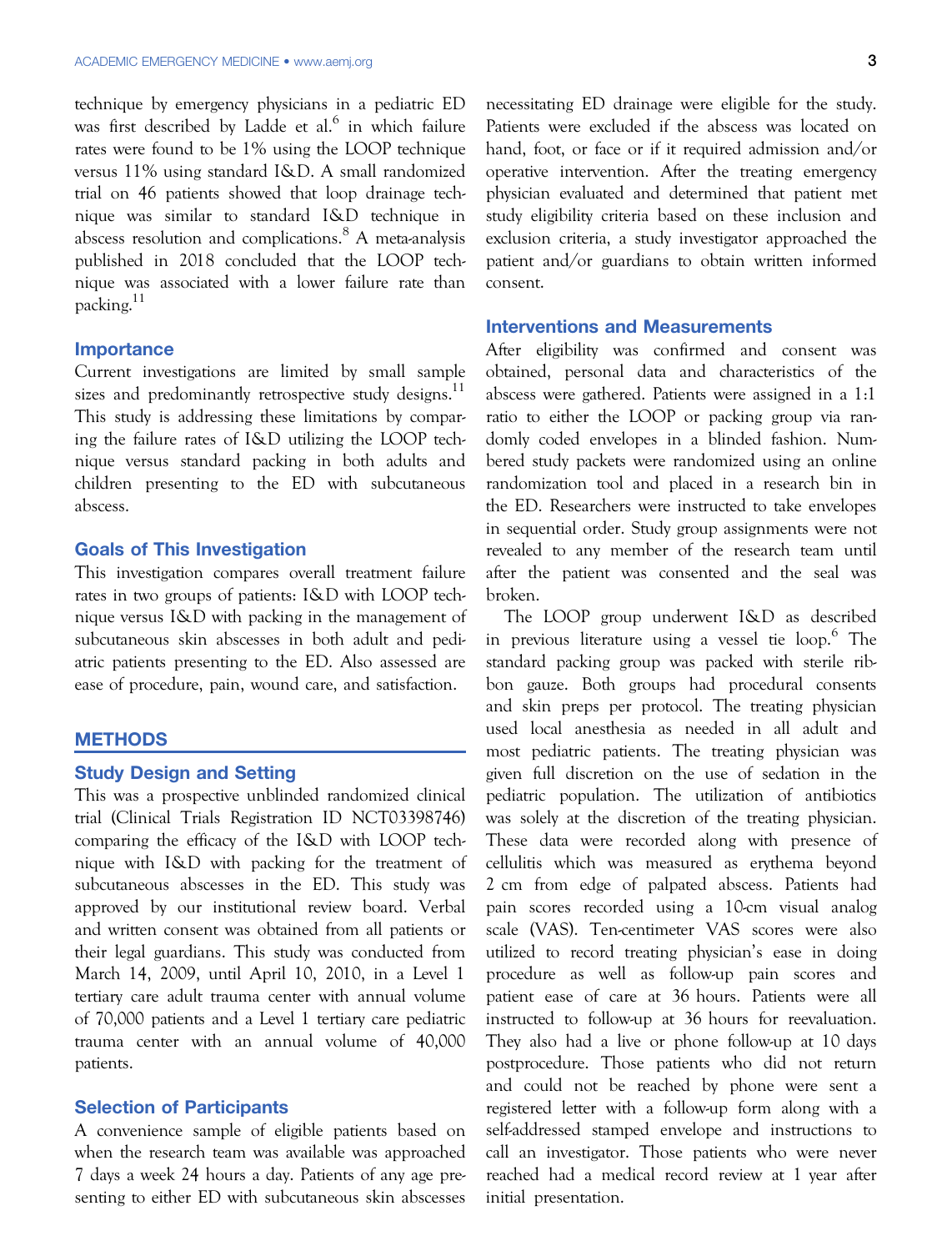## Outcome Measures

The primary outcome measurement was treatment failure defined as requiring additional procedure, intravenous antibiotics, or operative intervention on followup. Secondary measures were ease of procedure at time of intervention (clinician's perspective), pain at time of treatment (patient/parent's perspective), ease of care at 36 hours (patient/parent's perspective), and pain at 36 hours (patient/parent's perspective). Ease of procedure and ease of care were measured using a 10-point numeric rating scale from 0 (easiest) to 10 (most difficult). Pain was measured using a 10-point numeric rating scale from 0 (none) to 10 (most); in children too young to verbalize pain, parents were asked to rate the pain with assistance of Wong-Baker Faces scale. A tertiary outcome measure was patient satisfaction at 10 days postprocedure, also measured using a 10-point numeric rating scale from 0 (very unsatisfied) to 10 (very satisfied).

#### Data Analysis

Data were analyzed using descriptive statistics including proportions and means with 95% confidence intervals (CIs). Univariate analyses included Fisher's exact test, contingency coefficient, and Mann-Whitney U-test. Comparison of failure rates between the two treatment groups was performed using Fisher's exact test. Significance was set at 0.05. An a priori sample size calculation was performed prior to starting the study and yielded a sample of 180 patients (for both adults and children) with 90 patients in the LOOP group and 90 in the packing group. This achieved an 80% power using two-sided Z-test with unpooled variance to detect a difference between the group proportions of 0.09. This difference was determined using data from a retrospective study at our institution.<sup>6</sup> The significance level of the test was targeted at 0.05. Assuming a lost-to-follow-up rate of 15%, we targeted a total sample size of 212 patients. Post hoc we conducted another power analysis specifically for the pediatric population.

### RESULTS

# Characteristics of Study Subjects

We identified 256 potential study patients with abscesses during the 12-month study period; 217 patients met enrollment criteria and were randomized. A total of 109 cases were randomized to packing (50%), and 108 cases (50%) were randomized to the LOOP technique. Figure 2 depicts the flow diagram of patients screened and enrolled into the study. Patient characteristics in each group are provided in Table 1. There were no statistically significant differences in any of the patient characteristics including age  $(p = 0.76)$ , sex  $(p = 0.50)$ , location of the abscess  $(p = 0.15)$ , or use of sedation  $(p = 0.99)$  between the packing and LOOP groups. About 72% (95% CI = 64% to 81%) of patients randomized to packing and 69% (95% CI = 61% to 78%) of LOOP had overlying cellulitis. There were also a large proportion of patients prescribed antibiotics; 95% (95% CI = 91% to 99%) of packing and 94% (95% CI = 90% to 99%) of LOOP groups received some combination of antibiotics. The antibiotics prescribed in 80% of both children and adults were a combination of cefalexin and trimethoprim/sulfamethoxazole.

# Main Results

Outcome data were available in 90% (196 of 217) of enrolled patients. Overall, treatment failure occurred in 32 (15%) of all enrolled patients with follow-up. Treatment failure occurred in 19 (20%; 95% CI = 12% to 28%) of those in the packing group and in 13  $(13\%; 95\% \text{ CI} = 6\% \text{ to } 20\%)$  of those in the LOOP group ( $p = 0.25$ ; Figure 3A). Among the adults, there were no significant differences in treatment failure between the two groups ( $p = 0.82$ ; Figure 3B). However, among the children aged younger than 19 years, treatment failure occurred in nine (21%; 95% CI =



Figure 2. Flow diagram of screened and enrolled patients.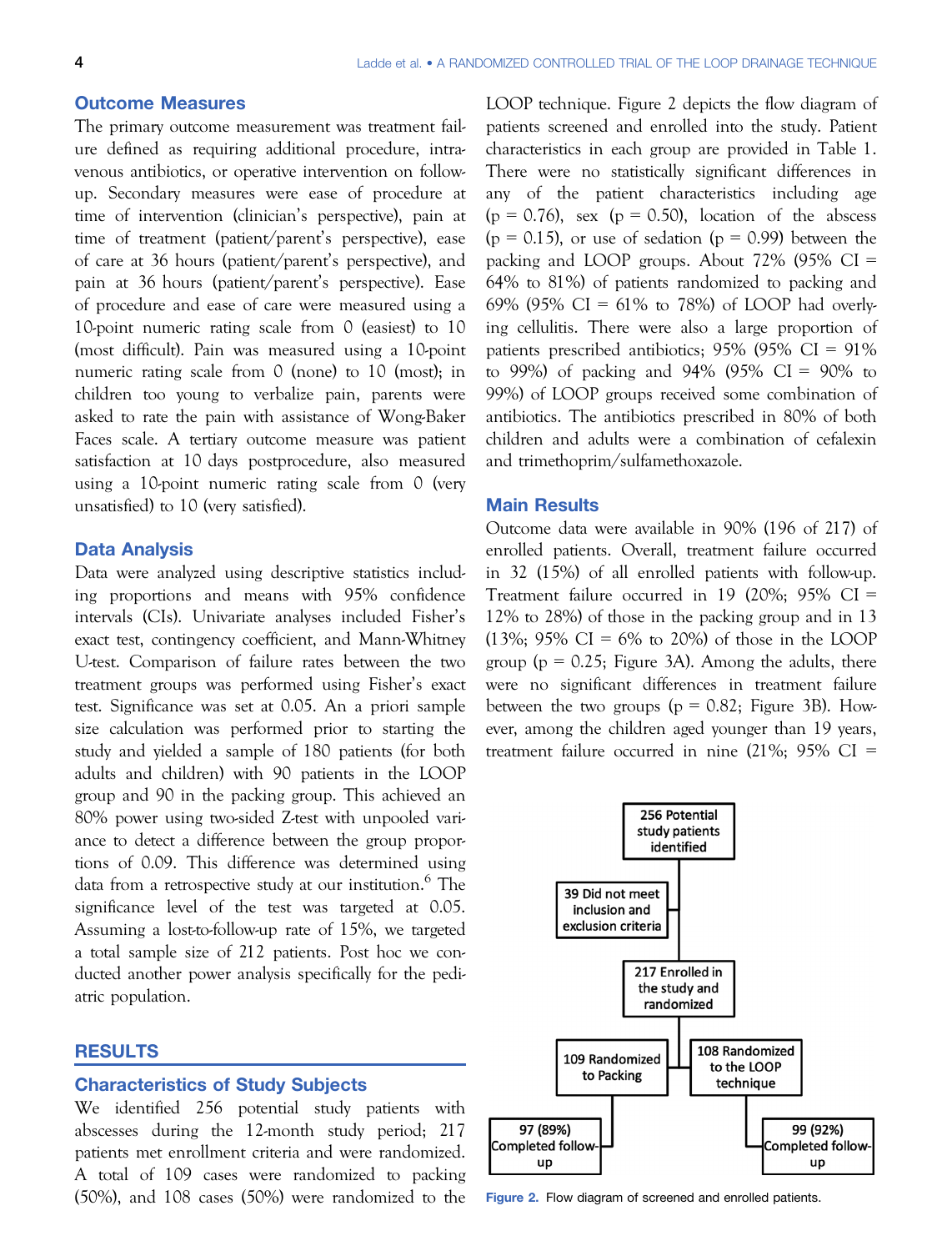Description of Patient Characteristics in the I&D With Packing Versus I&D With LOOP

|                                                   | Packing, $n = 109$ (%) | LOOP, $n = 108$ (%) | Total, $N = 217$ | p-value |
|---------------------------------------------------|------------------------|---------------------|------------------|---------|
| Age (years), mean [95% CI]                        | 22 [19-25]             | 21 [18-25]          | 22 [19-24]       |         |
| Range                                             | $0.2 - 69$             | $0.5 - 65$          | $0.2 - 69$       | 0.757   |
| Sex (% female)                                    | 58 (53%)               | 52 (48%)            | 110 (51%)        | 0.498   |
| Location of abscess                               |                        |                     |                  |         |
| Head and neck                                     | 4(4)                   | 3(3)                | 7(3)             | 0.126   |
| Torso                                             | 10(9)                  | 13 (12)             | 23(11)           |         |
| Extremities                                       | 64 (59)                | 47 (44)             | 111(51)          |         |
| Buttocks/groin                                    | 31 (28)                | 45 (42)             | 76 (35)          |         |
| Size of abscess (cm)                              |                        |                     |                  |         |
| $<$ 1                                             | 4(4)                   | 9(8)                | 13(6)            | 0.533   |
| $1 - 2.5$                                         | 46 (42)                | 44 (41)             | 90 (42)          |         |
| $2.5 - 4$                                         | 40 (37)                | 36(33)              | 76 (35)          |         |
| >4                                                | 19 (17)                | 19 (18)             | 38 (18)          |         |
| Cellulitis                                        | 79 (73)                | 75 (69)             | 154 (71)         | 0.656   |
| Sedation                                          | 32(30)                 | 32(30)              | 64 (30)          | 0.999   |
| Antibiotics prescribed at discharge ( $n = 213$ ) | 102 (95)               | 100 (94)            | 202 (93)         | 0.768   |
| Antibiotics ( $n = 202$ )                         |                        |                     |                  |         |
| Cefalexin                                         | 1(1)                   | 0(0)                | 1(1)             | 0.053   |
| Trim/sulfa                                        | 6(6)                   | 17 (17)             | 23(11)           |         |
| Cefalexin and trim/sulfa                          | 86 (84)                | 79 (79)             | 165 (82)         |         |
| Clindamycin                                       | 4(4)                   | 3(3)                | 7(4)             |         |
| Other                                             | 5(5)                   | 1(1)                | 6(3)             |         |

I&D = incision and drainage; Trim/sulfa = trimethoprim/sulfamethoxazole.

8% to 34%) of those in the packing group and in 0 (0%) of those in the LOOP group ( $p = 0.002$ ; Figure 2C). Figure 4 depicts the flow chart of outcomes by age group.

The operators reported no significant differences in ease of performing the procedure between the two techniques ( $p = 0.221$ ; Table 2). There was no statistically significant difference in pain between the two groups at the time of the procedure  $(p = 0.446;$ Table 2). However, there was significantly less pain at follow-up in those having the LOOP technique versus packing ( $p = 0.004$ ; Figure 5). Furthermore, patients reported that the wound was much easier to care for (ease of care) over the first 36 hours in the LOOP group ( $p = 0.002$ ; Table 2). Overall patient satisfaction at 10 days postprocedure was significantly higher in the LOOP group compared to the packing group  $(p = 0.005;$  Table 2).

A comparison of characteristics and outcomes in adults versus children is provided in Table 3. Notably, size of abscess was not significantly different between children and adults. Wound characteristics were similar in both age groups except children had more abscesses on the buttock/groin areas, and adults had more on the extremities and the torso. Children were sedated more often (73% vs. 2%), and adults had more antibiotics prescribed at discharge (98% vs. 91%). Patients' or parents' perceptions of ease of care, pain over the first 36 hours, and satisfaction at 10 days were not statistically different between groups. Pain at time of procedure was higher in adults than children (4.9 vs. 3.1).

Given the failure rates between the LOOP and packing groups were significant in children and not in adults, we conducted a post hoc power calculation to assess the adequacy of the sample size in the subset of children. With a set sample size of 87 children and a difference in treatment failure of 0.21 between groups, a two-sided Z-test with unpooled variance with a significance of 0.05 yielded a power of 90%. Table 4 is a comparison of characteristics between the two treatment groups (packing vs. LOOP) in children only. There were no significant differences in patient or wound characteristics in the packing or LOOP groups.

### **DISCUSSION**

This randomized controlled study was conducted in adult and pediatric EDs to compare the I&D with the LOOP technique versus traditional I&D with packing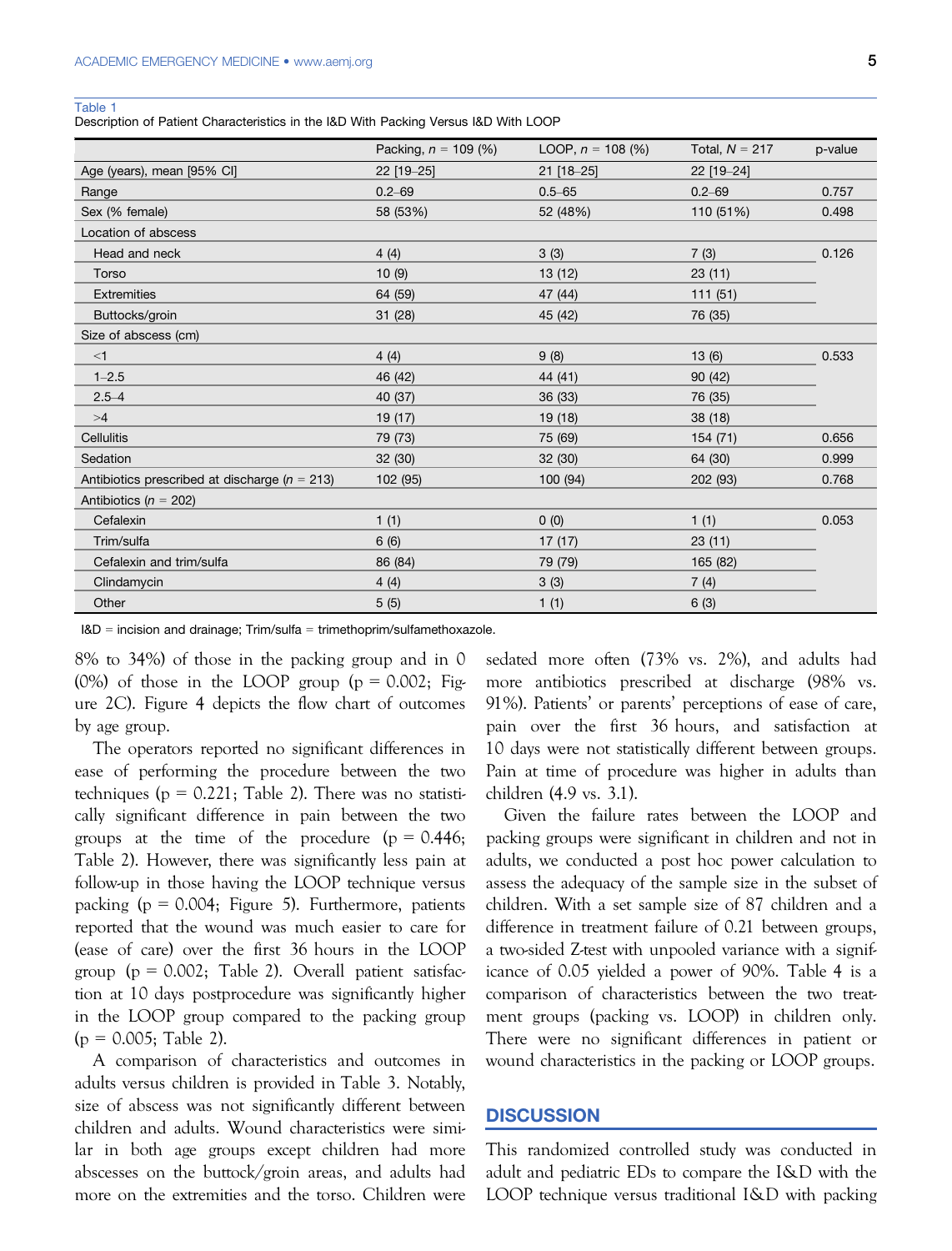

Figure 3. Comparison of treatment failure between the packing versus the LOOP group. (A) All enrolled patients. (B) Adults only. (C) Comparison in children only. \*p<0.05

to treat skin abscesses. Overall, treatment failure occurred in 15% of all enrolled patients with followup. There were no significant differences in treatment failure between the two groups in adults. However, LOOP performed significantly better than the packing group among the children aged younger than 19 years with treatment failure of 0 and 21%, respectively. This is consistent with findings from our previous work in

children which showed a 1% failure rate with the LOOP technique.<sup>6</sup> Among possible explanations for the superior performance of the LOOP technique in young children is the challenge of daily wound care. For instance, the diapers and constant mechanical manipulation of the lower torso area with movement make wound care more difficult and increase wound contamination. Moreover, high activity levels and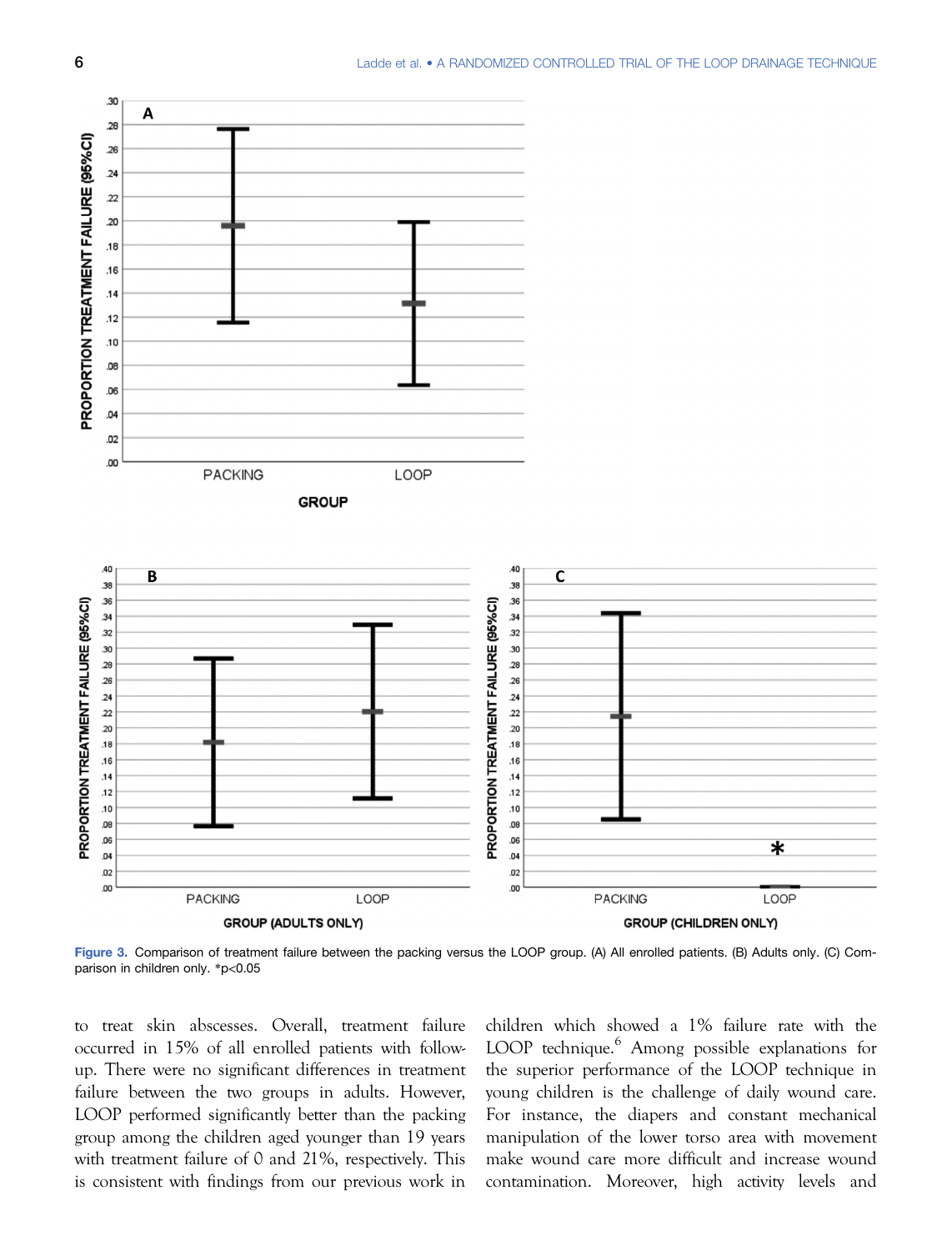

Figure 4. Flow diagram of outcomes.

Description of Secondary Outcome Measures in the Packing Versus LOOP Group

|                                                                            | Packing, $n = 109$ [95% CI] | LOOP, $n = 108$ [95% CI] | p-value, $N = 217$ |
|----------------------------------------------------------------------------|-----------------------------|--------------------------|--------------------|
| Ease of procedure<br>Clinician perspective ( $n = 208$ )                   | $3.2$ [ $2.8 - 3.6$ ]       | $2.9$ [ $2.5 - 3.2$ ]    | 0.168              |
| Pain of procedure<br>Patient/parent perspective ( $n = 206$ )              | $4.4$ [3.9-4.9]             | $4.1$ [3.6–4.6]          | 0.446              |
| Ease of care over first 36 hours<br>Patient/parent perspective $(n = 174)$ | $2.9$ [ $2.4 - 3.5$ ]       | $2.0$ [1.5-2.5]          | 0.002              |
| Pain over first 36 hours<br>Patient/parent perspective ( $n = 175$ )       | $3.7$ [ $3.2 - 4.3$ ]       | $2.7$ [ $2.1 - 3.3$ ]    | 0.004              |
| Patient/parent satisfaction at 10 days ( $n = 139$ )                       | $8.9$ [ $8.6 - 9.3$ ]       | $9.5$ [9.2-9.8]          | 0.005              |

curious toddlers who touch their wounds and remove packing materials, and disassemble their dressings, limit healing.



Figure 5. Comparison of pain on follow-up between the packing versus the LOOP group.

The LOOP technique for abscess drainage has been shown to be a viable alternative to standard I&D in the care of subcutaneous abscesses by surgeons in the inpatient setting.<sup>7,12,13</sup> Ladd et al.<sup>12</sup> examined 128 patients with an average age of 52 months over a 14 month period (76% ca-MRSA). There were no local recurrences of subcutaneous abscesses. Similarly, Tsoraides et al. $^{13}$  examined the LOOP technique in 115 pediatric patients (50% ca-MRSA) and found a 5.5% failure rate. In a large retrospective case series, clinicians found that loop drainage offered shorter time to discharge, lower recurrence rates, and minimal scarring. A small randomized trial on 46 patients showed that loop drainage technique was similar to standard I&D technique in abscess resolution and complications.<sup>8</sup> Another retrospective review of adult patients showed that this technique is safe and effective.<sup>9</sup> A systemic review compiling data from four studies demonstrated a lower failure rate with the LOOP with an odds ratio (OR) of 2.63 in favor of failure compared with conventional incision and packing.<sup>11</sup> In all these studies, the LOOP technique eliminated the need for repetitive and cumbersome wound packing and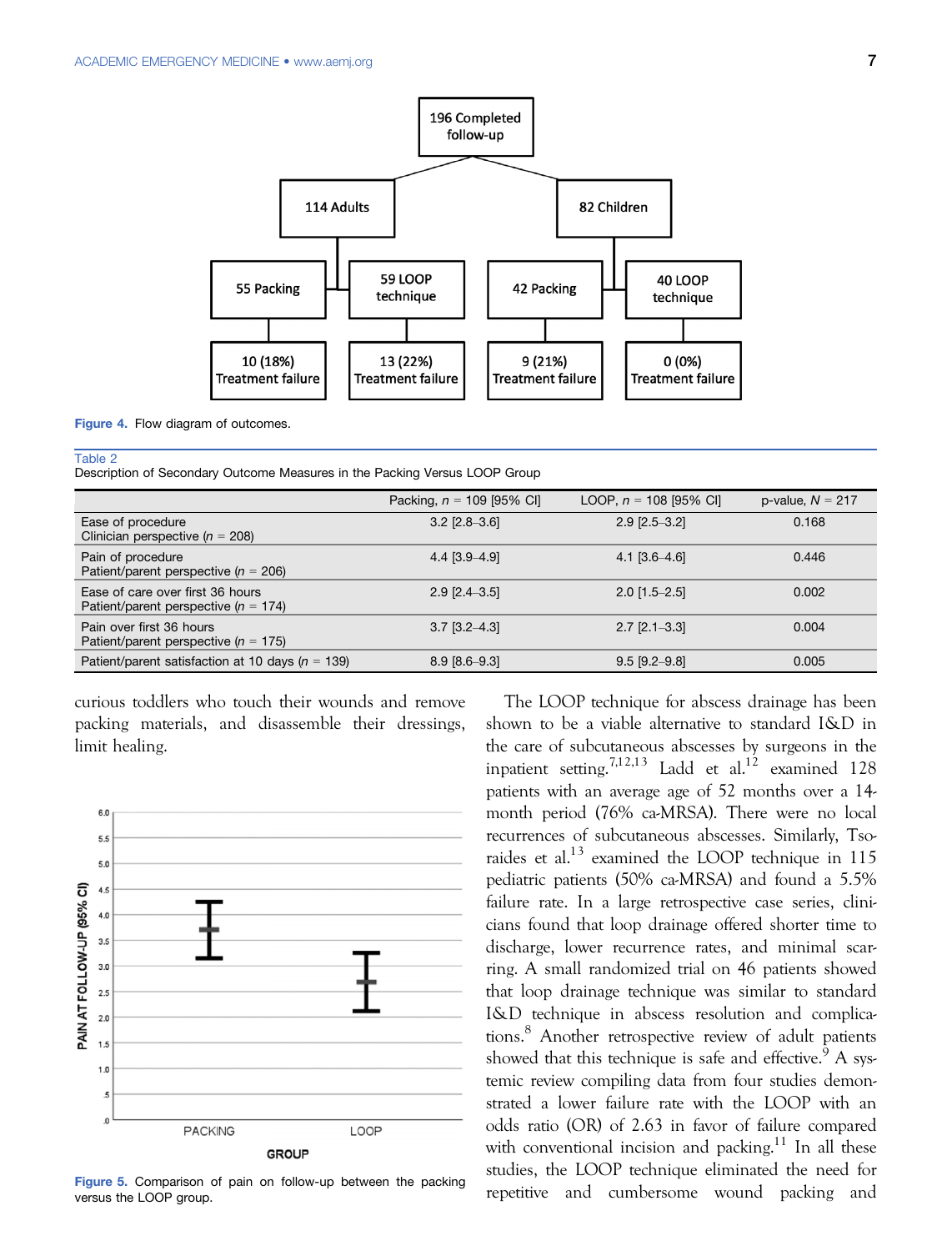Comparison of Children Versus Adults

|                                                                              | Pediatric,<br>$n = 87$ (%) [95% CI] | Adults.<br>$n = 130$ (%) [95% CI] | Total.<br>$N = 217$ (%) [95% CI] | p-value |
|------------------------------------------------------------------------------|-------------------------------------|-----------------------------------|----------------------------------|---------|
| Median age (years)                                                           | $4.4$ [3.4-5.5]                     | 33.5 [31.5-35.6]                  | 22 [19.5-24.1]                   | < 0.001 |
| Range                                                                        | $0.2 - 18$                          | 18-69                             | $0.2 - 69$                       |         |
| Sex (female)                                                                 | 52 (60%)                            | 58 (45%)                          | 110 (51%)                        | 0.038   |
| Location of abscess                                                          |                                     |                                   |                                  |         |
| Head and neck                                                                | 2(2)                                | 5(4)                              | 7(3)                             | 0.002   |
| Torso                                                                        | 5(6)                                | 18 (14)                           | 23(11)                           |         |
| <b>Extremities</b>                                                           | 37(43)                              | 74 (57)                           | 111(51)                          |         |
| Buttocks/groin                                                               | 43 (50)                             | 33 (25)                           | 76 (35)                          |         |
| Size of abscess (cm)                                                         |                                     |                                   |                                  |         |
| $<$ 1                                                                        | 8(9)                                | 5(4)                              | 13(6)                            | 0.342   |
| $1 - 2.5$                                                                    | 32 (38)                             | 58 (45)                           | 90 (42)                          |         |
| $2.5 - 4$                                                                    | 31 (36)                             | 45 (35)                           | 76 (35)                          |         |
| >4                                                                           | 16(18)                              | 22(17)                            | 38 (18)                          |         |
| Cellulitis                                                                   | 66 (76)                             | 88 (68)                           | 154 (71)                         | 0.224   |
| Sedation                                                                     | 62 (73)                             | 2(2)                              | 64 (30)                          | < 0.001 |
| Antibiotics prescribed at discharge<br>$(n = 213)$                           | 76 (91)                             | 126 (98)                          | 202 (93)                         | 0.027   |
| Antibiotics ( $n = 202$ )                                                    |                                     |                                   |                                  |         |
| Cefalexin                                                                    | 1(1)                                | 0(0)                              | 1(1)                             | < 0.001 |
| Trim/sulfa                                                                   | 21 (28)                             | 2(2)                              | 23(11)                           |         |
| Cefalexin and trim/sulfa                                                     | 51 (67)                             | 114 (91)                          | 165 (82)                         |         |
| Clindamycin                                                                  | 2(3)                                | 5(4)                              | 7(4)                             |         |
| Other                                                                        | 1(1)                                | 5(4)                              | 6(3)                             |         |
| Ease of procedure<br>Clinician perspective ( $n = 208$ )                     | $2.9$ [ $2.5 - 3.3$ ]               | $3.1$ [2.8-3.5]                   | $3.0$ [2.8-3.3]                  | 0.364   |
| Pain of procedure<br>Patient/parent perspective ( $n = 206$ )                | $3.1$ [2.6-3.6]                     | 4.9 [4.5-5.4]                     | 4.2 $[3.9 - 4.6]$                | < 0.001 |
| Ease of care over first 36 hours<br>Patient/parent perspective ( $n = 174$ ) | $2.2$ [1.7-2.7]                     | $2.7$ [ $2.1 - 3.2$ ]             | $2.4$ [ $2.1 - 2.8$ ]            | 0.177   |
| Pain over first 36 hours<br>Patient/parent perspective ( $n = 175$ )         | $3.0$ [2.4-3.5]                     | $3.4$ [2.8-3.5]                   | $3.2$ [2.8-3.6]                  | 0.304   |
| Patient/parent satisfaction at 10 days ( $n = 139$ )                         | $9.5$ [9.2-9.7]                     | $9.1$ [8.7-9.4]                   | $9.2$ [9.0-9.5]                  | 0.088   |

Trim/sulfa = trimethoprim/sulfamethoxazole.

simplified postoperative wound care. Our study is consistent with the findings in these studies.

While data for not packing abscesses exist, it is still common practice to drain and pack most abscesses in the ED.3,4,10,14 Other techniques have been assessed for community-acquired soft tissue abscesses such as ultrasound-guided aspiration and drain placement. In a randomized trial, ultrasound-guided aspiration showed significantly higher failure rates in patients with ca-MRSA compared to I&D (55% vs.  $8\%$ ).<sup>15</sup> In a retrospective study comparing placement of a subcutaneous drain to open I&D, no recurrences of the abscess occurred in those having subcutaneous drain group compared to 4% failure in open I&D, and the cosmetic appearance of the healed wound during the immediate follow-up period was better.<sup>16</sup> Despite these limited studies, packing is still widely used especially in larger abscesses.<sup>14</sup> During the enrollment period at the study sites, packing was the institutional norm along with the LOOP technique and thus was chosen for this study.

Operators reported no significant differences in ease of procedure between techniques in both children and adults suggesting that the LOOP technique is feasible in the ED. There was significantly less pain at followup in the LOOP group versus packing, and the wound was much easier to care for over the first 36 hours in the LOOP group. Patient satisfaction at 10 days postprocedure was significantly higher in the LOOP group, which may reflect the finding that the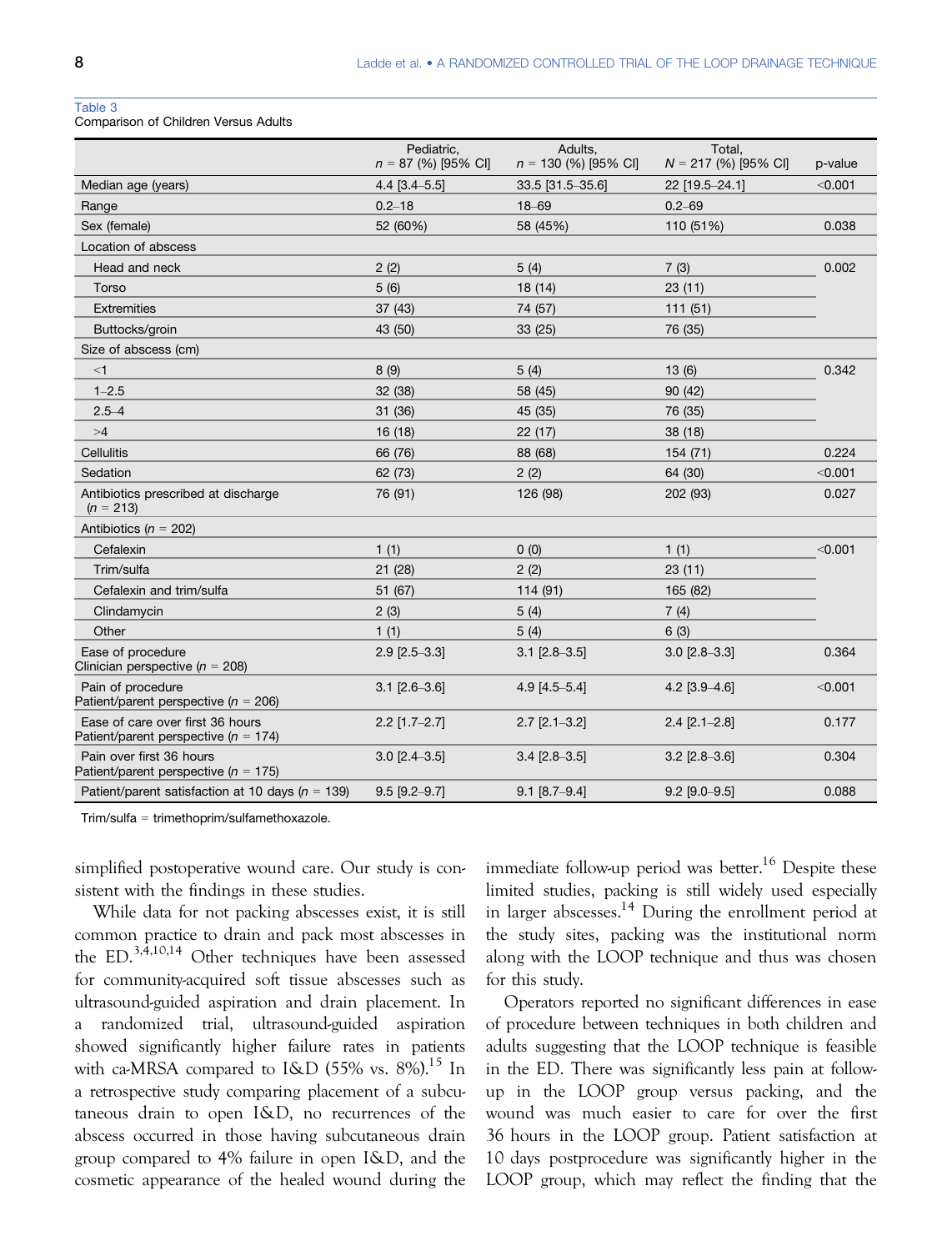Description of Patient Characteristics in Children in the Packing Versus LOOP Group

|                                                                             | Packing, $n = 43$ (%) | LOOP, $n = 44$ (%)    | p-value |  |
|-----------------------------------------------------------------------------|-----------------------|-----------------------|---------|--|
| Age (years), mean [95% CI]                                                  | $5.1$ [3.4-6.8]       | $3.8$ [2.4-5.2]       | 0.241   |  |
| Range                                                                       | $0.5 - 17$            | $0.2 - 18$            |         |  |
| Age distribution (years)                                                    |                       |                       |         |  |
| $<$ 1                                                                       | 5(12)                 | 8(18)                 | 0.167   |  |
| $1 - 4.9$                                                                   | 24 (56)               | 27(61)                |         |  |
| $5 - 9.9$                                                                   | 5(12)                 | 3(7)                  |         |  |
| $10 - 17$                                                                   | 9(21)                 | 6(14)                 |         |  |
| Sex (female)                                                                | 29 (67)               | 23 (52)               | 0.191   |  |
| Location of abscess                                                         |                       |                       |         |  |
| Head and neck                                                               | 0(0)                  | 2(5)                  | 0.148   |  |
| Torso                                                                       | 1(2)                  | 4(9)                  |         |  |
| Extremities                                                                 | 26(61)                | 11(25)                |         |  |
| Buttocks/groin                                                              | 16 (37)               | 27 (61)               |         |  |
| Size of abscess (cm)                                                        |                       |                       |         |  |
| $<$ 1                                                                       | 2(5)                  | 6(14)                 | 0.604   |  |
| $1 - 2.5$                                                                   | 18 (42)               | 14 (32)               |         |  |
| $2.5 - 4$                                                                   | 14 (33)               | 17 (39)               |         |  |
| >4                                                                          | 9(21)                 | 7(16)                 |         |  |
| Cellulitis                                                                  | 33(77)                | 33 (75)               | 0.999   |  |
| Sedation                                                                    | 31(74)                | 31(72)                | 0.999   |  |
| Antibiotics prescribed at discharge ( $n = 84$ )                            | 41 (100)              | 43 (100)              | 0.713   |  |
| Antibiotics ( $n = 76$ )                                                    |                       |                       |         |  |
| Cefalexin                                                                   | 1(3)                  | 0(0)                  | 0.146   |  |
| Trim/sulfa                                                                  | 6(16)                 | 15 (40)               |         |  |
| Cefalexin and trim/sulfa                                                    | 29 (76)               | 22 (58)               |         |  |
| Clindamycin                                                                 | 1(3)                  | 1(3)                  |         |  |
| Other                                                                       | 1(3)                  | 0(0)                  |         |  |
| Ease of procedure<br>Clinician perspective ( $n = 82$ )                     | $3.0$ [2.5-3.5]       | $2.7$ [ $2.1 - 3.3$ ] | 0.442   |  |
| Pain of procedure<br>Patient/parent perspective ( $n = 80$ )                | $3.3$ [2.6-4.0]       | $2.9$ [ $2.1 - 3.7$ ] | 0.484   |  |
| Ease of care over first 36 hours<br>Patient/parent perspective ( $n = 76$ ) | $3.0$ [2.2-3.8]       | $1.3$ [0.8-1.74]      | < 0.001 |  |
| Pain over first 36 hours<br>Patient/parent perspective ( $n = 76$ )         | $4.3$ [3.5-5.0]       | 1.6 $[0.9 - 2.2]$     | < 0.001 |  |
| Patient/parent satisfaction at 10 days ( $n = 54$ )                         | $9.0$ [8.5-9.4]       | $9.9$ [ $9.8 - 10$ ]  | 0.001   |  |

Trim/sulfa = trimethoprim/sulfamethoxazole.

wound is much easier to care for acutely within the first 36 hours of placement. Given the potential for less pain, easier postprocedure care, this technique should be considered for the treatment of skin and soft tissue abscesses in the ED setting, particularly in children.

The majority of patients received some kind of antibiotic treatment. More than 70% of patients had an overlying cellulitis; patients with underlying medical issues such as diabetes were also not excluded. These patients are generally excluded from studies examining use of antibiotics. Those that received antibiotics were

covered for MRSA. Talan et  $al$ <sup>17</sup> demonstrated that drained abscesses greater than 2 cm had a higher cure rate when trimethoprim/sulfamethoxazole was given. Similarly, a recent meta-analysis demonstrated an OR for clinical cure of  $2.32$  in favor of antibiotics.<sup>18</sup> These data lend credence to appropriate use of antibiotics in the care of skin abscesses.

# LIMITATIONS

The authors recognize that there are limitations to this study. This was a dual-center study performed as a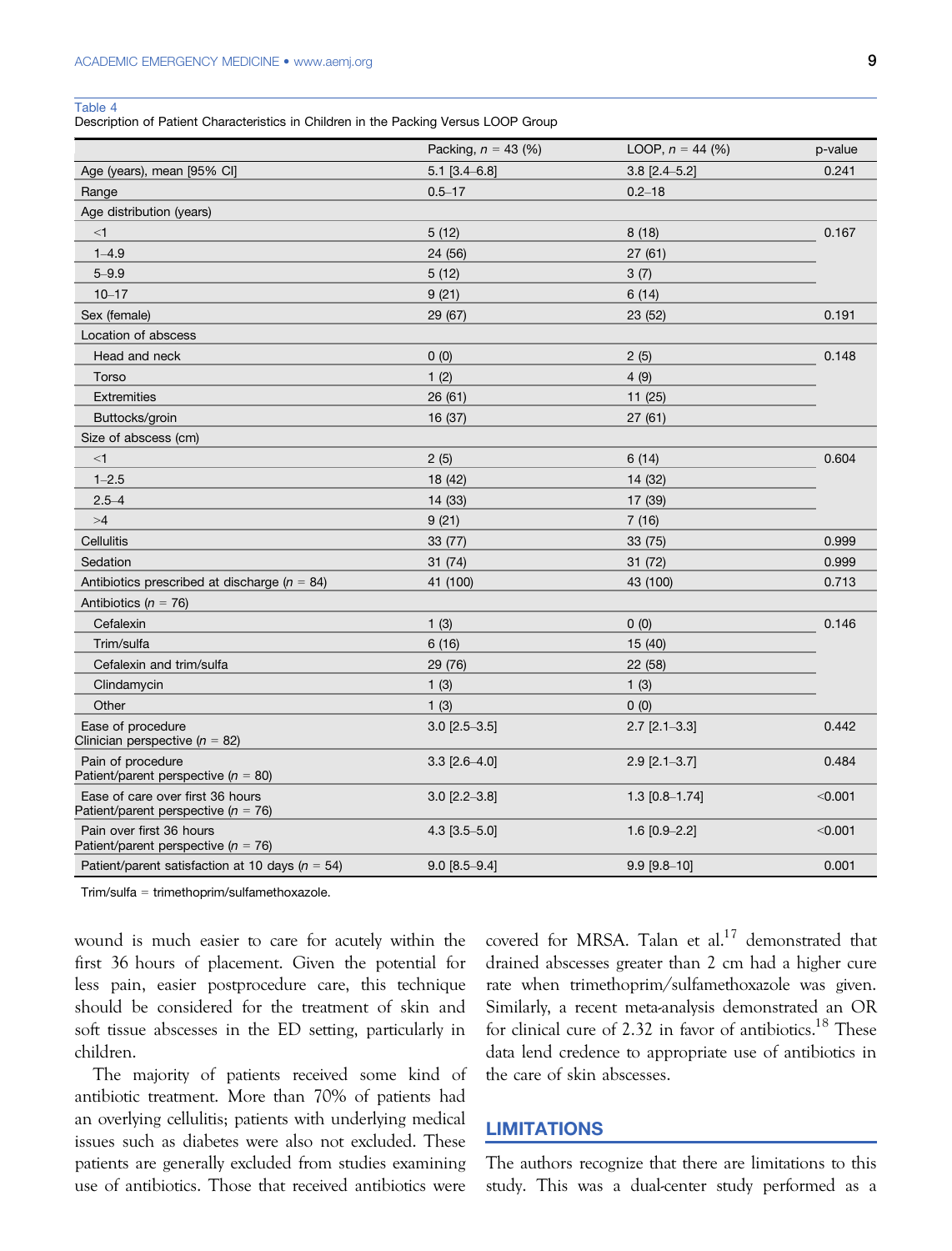convenience sample. This was due to the fact patients could only be enrolled when investigators were available. Given such limitations, it would have been ideal to enroll a much larger number of patients. Fortunately, safety and previous success with LOOP technique have been described in literature.

This study was carried out as a randomized study but could not be double blinded. The two I&D techniques are inherently different. It would have been impossible to mask which technique was used once the procedure needed to be done. In fact, a number of patients specifically asked for the LOOP and thus were not enrolled in the study.

The choice to use packing as the control in this randomized study may not pertain to institutions who do not routinely pack abscesses. This was our institutional norm, yet it could have affected pain scores as well ease-of-care scores if packing was not used. A small percentage of measured abscesses were under 1 cm; the decision to use some kind of adjunct (packing vs. LOOP) was left to physician judgement. Most of these abscesses were in areas where it was felt the fluctuance extended deep into tissue such as on the thigh or buttock.

Several other factors were not controlled such as antibiotic use and selection, use of sedation, and performing clinician. All clinicians at both sites have extensive experience in both techniques as both institutions have been using LOOP for over 10 years. The choice of sedation and antibiotics was solely at the discretion of the treating physician. The high antibiotic usage rate may not correlate with practice patterns at other institutions. Their judicious use may have contributed to successful treatment of the smallest abscesses regardless of technique employed. The distribution of each of these variables was not statistically different between the two groups.

Given the nature of routine use of both techniques in our EDs as well as the similar variability in other centers in relation to the above variables, we wanted to provide a study that would translate clinically at any ED. Controlling for too many variables may have limited the usefulness of this data across all centers.

Subgroup analyses should be interpreted with caution. Although we conducted an a priori sample size for both adults and children, we felt that it was important to conduct a power calculation for the sample of children given that the failure rates between the LOOP and packing groups were significant in children and

not in adults. In the subset of children, the power of a sample of 87 children was 90% (beta 10%).

# **CONCLUSIONS**

Although not designed as an equivalence study, the LOOP technique for incision and drainage of abscesses in adults appears to be a safe and effective alternative to the traditional incision and drainage with packing. As evidenced by a significantly higher failure rate in children treated with packing, this technique may offer an alternative to this standard regimen in the treatment of uncomplicated skin abscesses in pediatric patients following further study.

# **REFERENCES**

- 1. Baumann BM, Russo CJ, Pavlik D, et al. Management of pediatric skin abscesses in pediatric, general academic and community emergency departments. West J Emerg Med 2011;12:159–67.
- 2. Merritt C, Haran JP, Mintzer J, Stricker J, Merchant RC. All purulence is local - epidemiology and management of skin and soft tissue infections in three urban emergency departments. BMC Emerg Med 2013;13:26.
- 3. O'Malley GF, Dominici P, Giraldo P, et al. Routine packing of simple cutaneous abscesses is painful and probably unnecessary. Acad Emerg Med 2009;16:470–3.
- 4. List M, Headlee D, Kondratuk K. Treatment of skin abscesses: a review of wound packing and post-procedural antibiotics. S D Med 2016;69:113–9.
- 5. Hankin A, Everett WW. Are antibiotics necessary after incision and drainage of a cutaneous abscess? Ann Emerg Med 2007;50:49–51.
- 6. Ladde JG, Baker S, Rodgers CN, Papa L. The LOOP technique: a novel incision and drainage technique in the treatment of skin abscesses in a pediatric ED. Am J Emerg Med 2015;33:271–6.
- 7. Aprahamian CJ, Nashad HH, DiSomma NM, et al. Treatment of subcutaneous abscesses in children with incision and loop drainage: a simplified method of care. J Pediatr Surg 2017;52:1438–41.
- 8. Ozturan IU, Dogan NO, Karakayali O, et al. Comparison of loop and primary incision & drainage techniques in adult patients with cutaneous abscess: a preliminary, randomized clinical trial. Am J Emerg Med 2017;35:830–4.
- 9. Gaszynski R, Punch G, Verschuer K. Loop and drain technique for subcutaneous abscess: a safe minimally invasive procedure in an adult population. ANZ J Surg 2018;88:87–90.
- 10. Kessler DO, Krantz A, Mojica M. Randomized trial comparing wound packing to no wound packing following